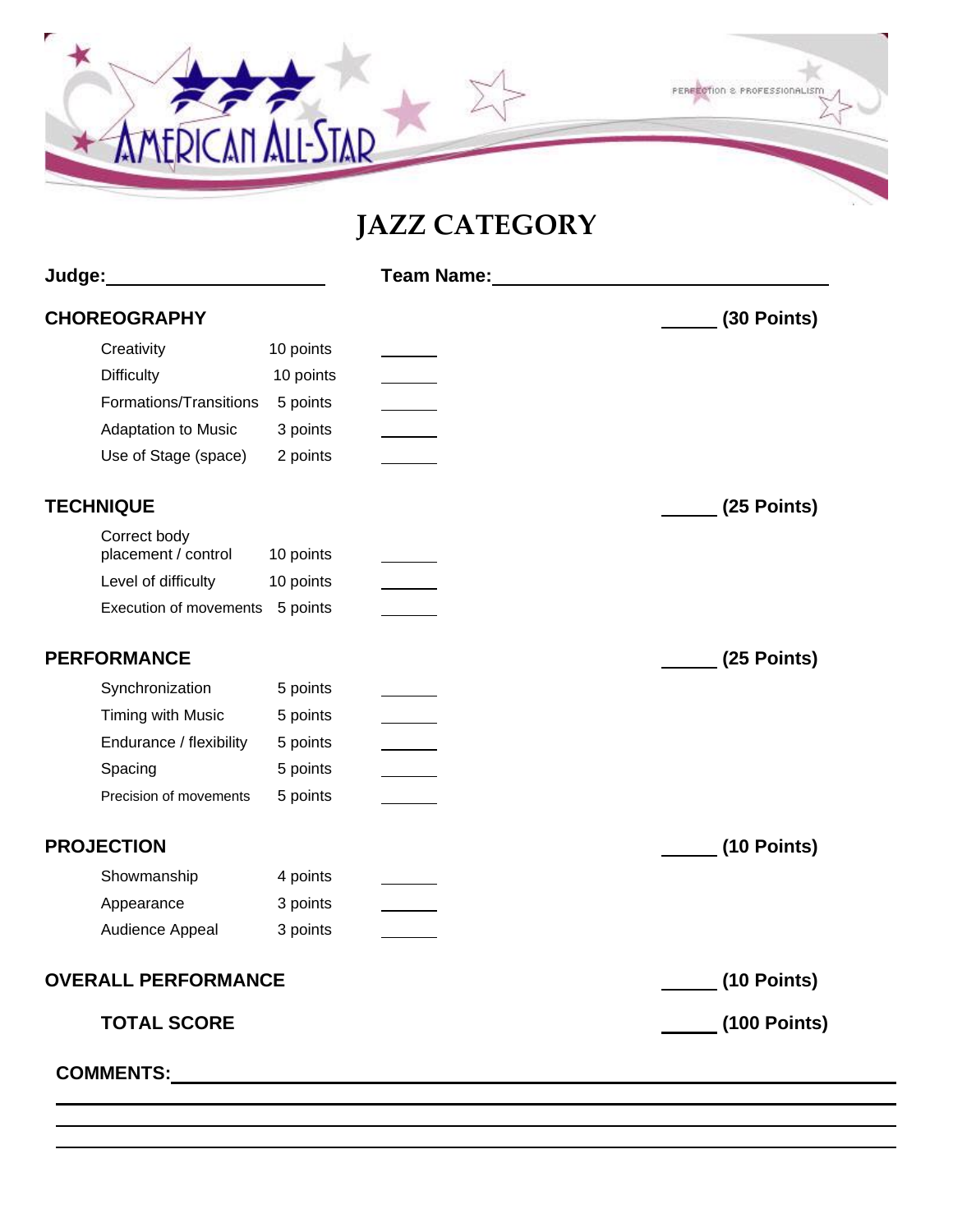

## **HIGHKICK CATEGORY**

| Judge:____________________            |           | Team Name: Name: Name and Second Second Second Second Second Second Second Second Second Second Second Second Second Second Second Second Second Second Second Second Second Second Second Second Second Second Second Second |              |
|---------------------------------------|-----------|-------------------------------------------------------------------------------------------------------------------------------------------------------------------------------------------------------------------------------|--------------|
| <b>CHOREOGRAPHY</b>                   |           |                                                                                                                                                                                                                               | (30 Points)  |
| Creativity/Variety of Kicks 10 points |           |                                                                                                                                                                                                                               |              |
| <b>Difficulty</b>                     | 10 points |                                                                                                                                                                                                                               |              |
| Formations/Transitions                | 5 points  |                                                                                                                                                                                                                               |              |
| Adaptation to Music                   | 3 points  |                                                                                                                                                                                                                               |              |
| Use of Stage (space)                  | 2 points  |                                                                                                                                                                                                                               |              |
| <b>TECHNIQUE</b>                      |           |                                                                                                                                                                                                                               | (25 Points)  |
| Correct body<br>placement / control   | 10 points |                                                                                                                                                                                                                               |              |
| Level of difficulty                   | 10 points |                                                                                                                                                                                                                               |              |
| Execution of kicks                    | 5 points  |                                                                                                                                                                                                                               |              |
| <b>PERFORMANCE</b>                    |           |                                                                                                                                                                                                                               | (25 Points)  |
| Synchronization                       | 5 points  |                                                                                                                                                                                                                               |              |
| Timing with Music                     | 5 points  |                                                                                                                                                                                                                               |              |
| Endurance / flexibility               | 5 points  |                                                                                                                                                                                                                               |              |
| Spacing                               | 5 points  |                                                                                                                                                                                                                               |              |
| Precision of movements                | 5 points  |                                                                                                                                                                                                                               |              |
| <b>PROJECTION</b>                     |           |                                                                                                                                                                                                                               | (10 Points)  |
| Showmanship                           | 4 points  |                                                                                                                                                                                                                               |              |
| Appearance                            | 3 points  |                                                                                                                                                                                                                               |              |
| Audience Appeal                       | 3 points  |                                                                                                                                                                                                                               |              |
| <b>OVERALL PERFORMANCE</b>            |           |                                                                                                                                                                                                                               | (10 Points)  |
| <b>TOTAL SCORE</b>                    |           |                                                                                                                                                                                                                               | (100 Points) |
|                                       |           |                                                                                                                                                                                                                               |              |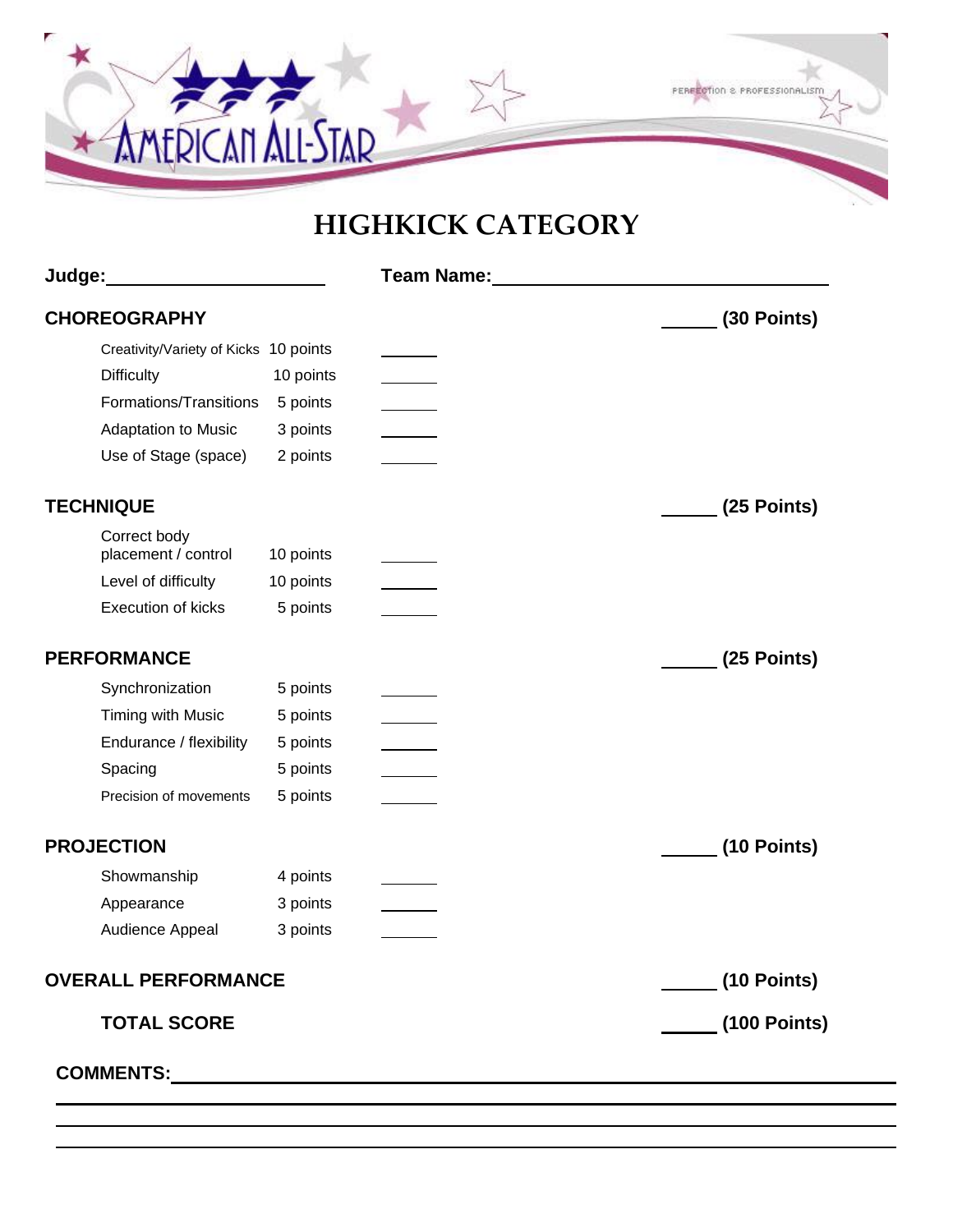

#### **POM CATEGORY**

| Judge: <b>Manual Commission</b>     |           | <b>Team Name:</b> The Second Second Second Second Second Second Second Second Second Second Second Second Second Second Second Second Second Second Second Second Second Second Second Second Second Second Second Second Second Se |                     |
|-------------------------------------|-----------|-------------------------------------------------------------------------------------------------------------------------------------------------------------------------------------------------------------------------------------|---------------------|
| <b>CHOREOGRAPHY</b>                 |           |                                                                                                                                                                                                                                     | (30 Points)         |
| Creativity/Variety of<br>pom usage  | 10 points |                                                                                                                                                                                                                                     |                     |
| <b>Difficulty</b>                   | 10 points |                                                                                                                                                                                                                                     |                     |
| Formations/Transitions              | 5 points  |                                                                                                                                                                                                                                     |                     |
| Adaptation to Music                 | 3 points  |                                                                                                                                                                                                                                     |                     |
| Use of Stage (space)                | 2 points  |                                                                                                                                                                                                                                     |                     |
| <b>TECHNIQUE</b>                    |           |                                                                                                                                                                                                                                     | (25 Points)         |
| Correct body<br>placement / control | 10 points |                                                                                                                                                                                                                                     |                     |
| Level of difficulty                 | 10 points |                                                                                                                                                                                                                                     |                     |
| Execution of movements              | 5 points  |                                                                                                                                                                                                                                     |                     |
| <b>PERFORMANCE</b>                  |           |                                                                                                                                                                                                                                     | (25 Points)         |
| Synchronization                     | 5 points  |                                                                                                                                                                                                                                     |                     |
| Timing with Music                   | 5 points  |                                                                                                                                                                                                                                     |                     |
| Endurance / flexibility             | 5 points  |                                                                                                                                                                                                                                     |                     |
| Spacing                             | 5 points  |                                                                                                                                                                                                                                     |                     |
| Precision of movements              | 5 points  |                                                                                                                                                                                                                                     |                     |
| <b>PROJECTION</b>                   |           |                                                                                                                                                                                                                                     | (10 Points)         |
| Showmanship                         | 4 points  |                                                                                                                                                                                                                                     |                     |
| Appearance                          | 3 points  |                                                                                                                                                                                                                                     |                     |
| Audience Appeal                     | 3 points  |                                                                                                                                                                                                                                     |                     |
| <b>OVERALL PERFORMANCE</b>          |           | <u>_______</u> (10 Points)                                                                                                                                                                                                          |                     |
| <b>TOTAL SCORE</b>                  |           |                                                                                                                                                                                                                                     | <b>(100 Points)</b> |
|                                     |           |                                                                                                                                                                                                                                     |                     |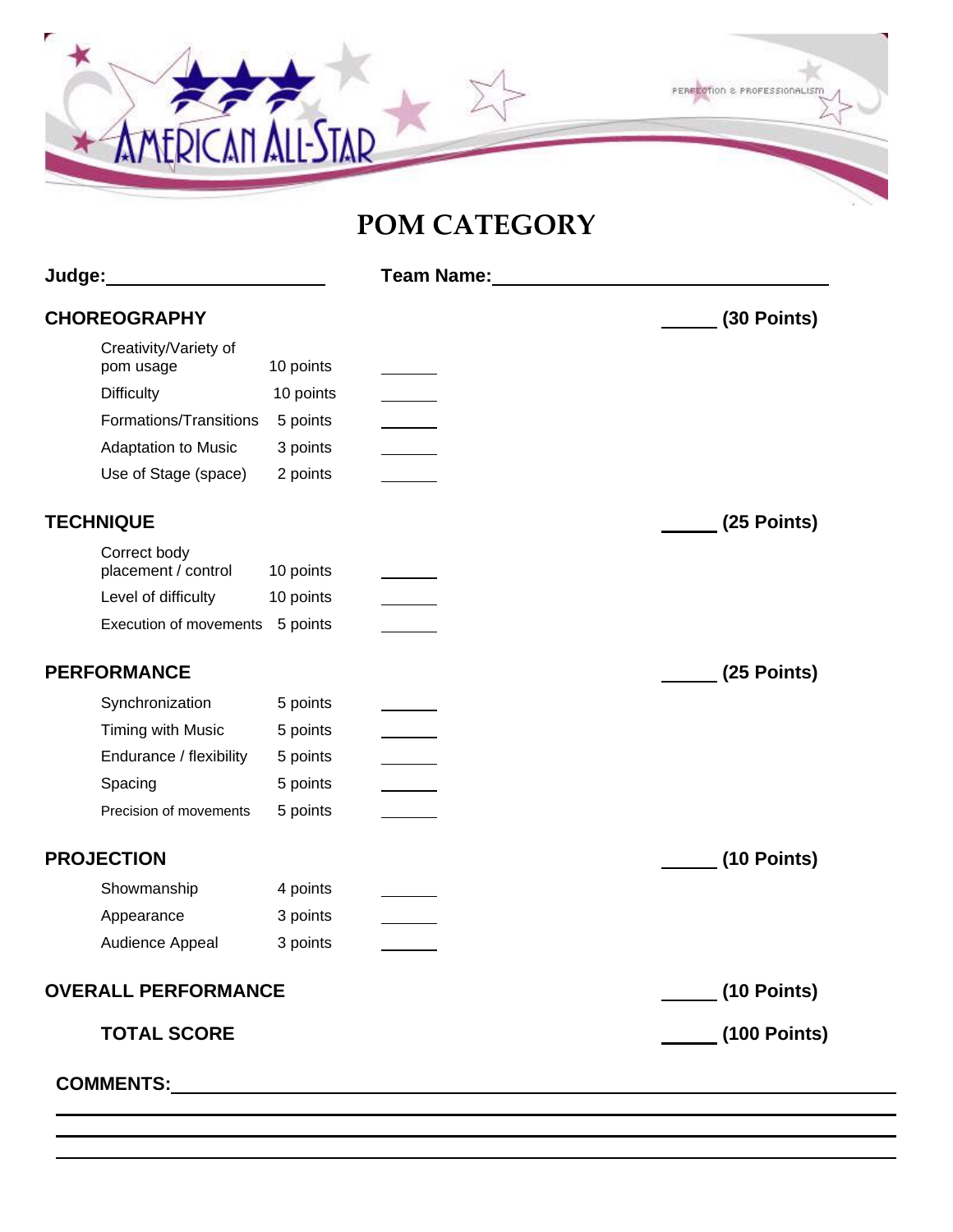

#### **HIP HOP CATEGORY**

| (30 Points)  |
|--------------|
|              |
|              |
|              |
|              |
|              |
| (25 Points)  |
|              |
|              |
|              |
| (25 Points)  |
|              |
|              |
|              |
|              |
|              |
| (10 Points)  |
|              |
|              |
|              |
| (10 Points)  |
| (100 Points) |
|              |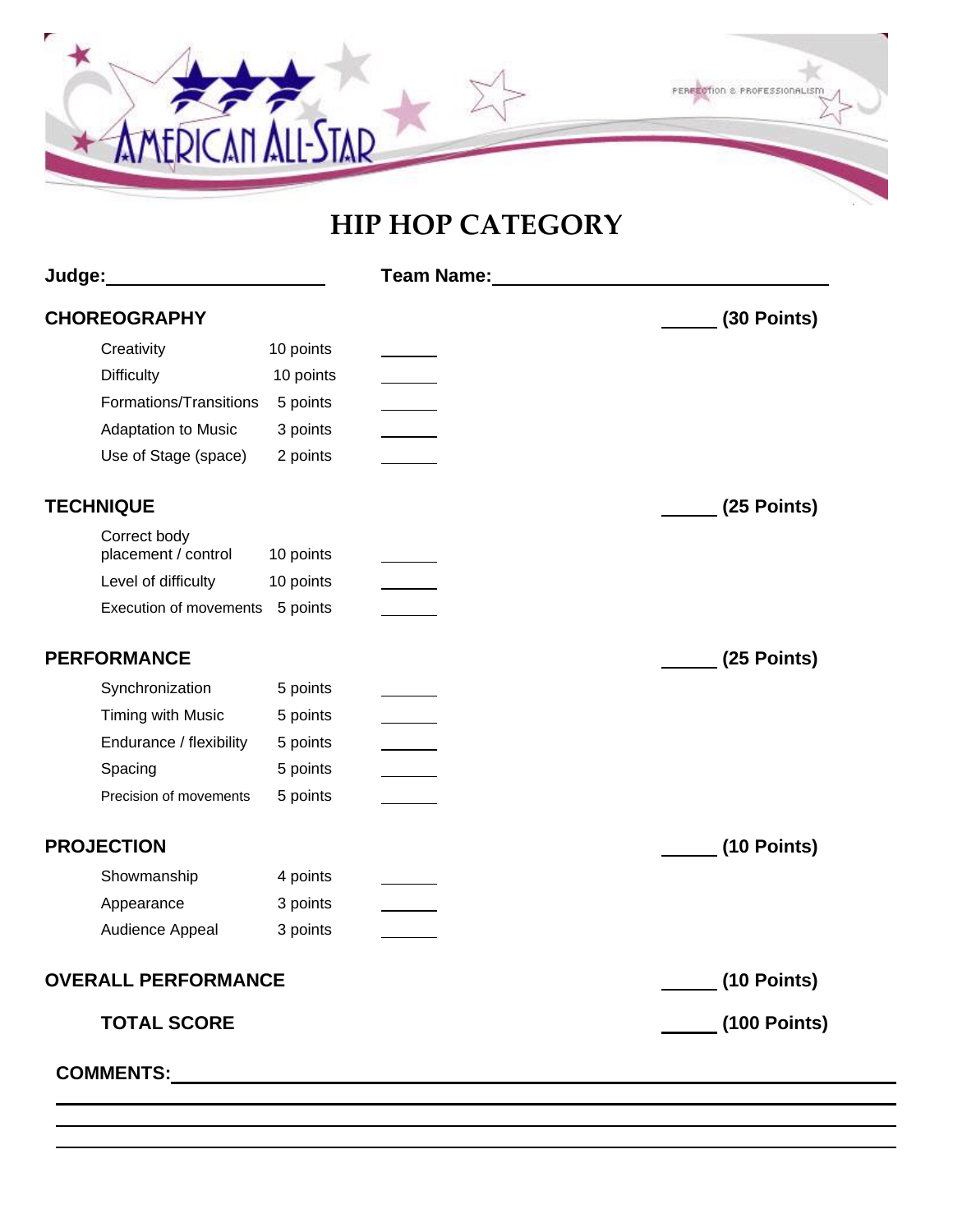

#### **PROP / NOVELTY CATEGORY**

| Judge:_________________                |           | Team Name: Value of the Team Name: |               |
|----------------------------------------|-----------|------------------------------------|---------------|
| <b>CHOREOGRAPHY</b>                    |           |                                    | (30 Points)   |
| Creativity / Originality<br>of theme   | 10 points |                                    |               |
| <b>Difficulty</b>                      | 8 points  |                                    |               |
| Formations/Transitions                 | 5 points  |                                    |               |
| Development of theme                   | 5 points  |                                    |               |
| Use of Stage (space)                   | 2 points  |                                    |               |
| <b>TECHNIQUE</b>                       |           |                                    | (25 Points)   |
| Use & placement of<br>Props / costumes | 10 points |                                    |               |
| Level of difficulty                    | 10 points |                                    |               |
| Execution of movements 5 points        |           |                                    |               |
| <b>PERFORMANCE</b>                     |           |                                    | (25 Points)   |
| Synchronization                        | 5 points  |                                    |               |
| Timing with Music                      | 5 points  |                                    |               |
| Endurance / flexibility                | 5 points  |                                    |               |
| Spacing                                | 5 points  |                                    |               |
| Precision of movements                 | 5 points  |                                    |               |
| <b>PROJECTION</b>                      |           |                                    | $(10$ Points) |
| Showmanship                            | 4 points  |                                    |               |
| Appearance                             | 3 points  |                                    |               |
| Audience Appeal 3 points               |           |                                    |               |
| <b>OVERALL PERFORMANCE</b>             |           |                                    | (10 Points)   |
| <b>TOTAL SCORE</b>                     |           |                                    | (100 Points)  |
|                                        |           |                                    |               |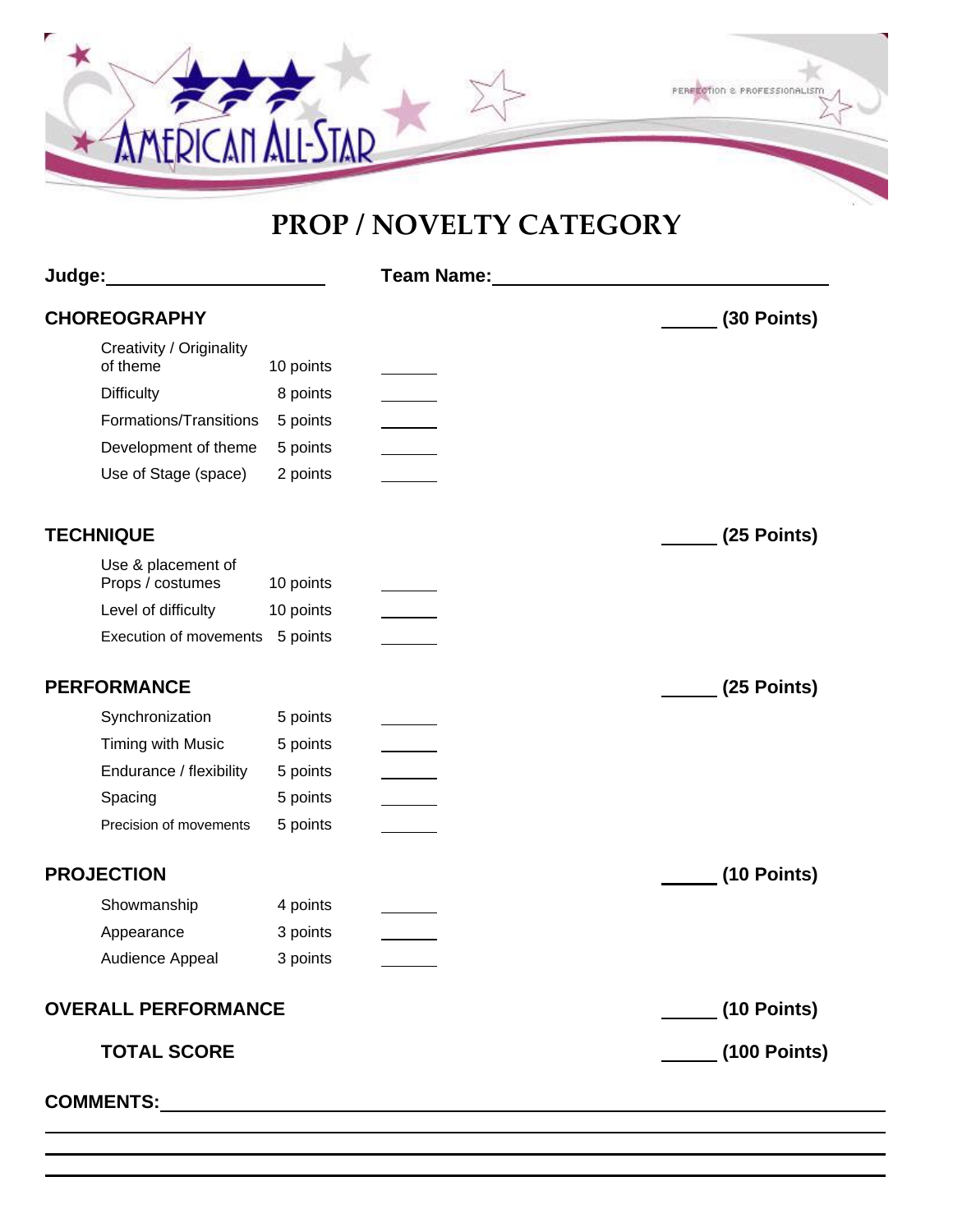

### **SOLO CATEGORY**

|                                     |           | Team Name: Name: Name of Team Name of Team Name of Team Name of Team Name of Team Name of Team Name of Team Na |                     |
|-------------------------------------|-----------|----------------------------------------------------------------------------------------------------------------|---------------------|
| <b>CHOREOGRAPHY</b>                 |           |                                                                                                                | (25 Points)         |
| Creativity                          | 10 points |                                                                                                                |                     |
| <b>Difficulty</b>                   | 5 points  |                                                                                                                |                     |
| <b>Adaptation to Music</b>          | 5 points  |                                                                                                                |                     |
| Use of Stage (space)                | 5 points  |                                                                                                                |                     |
| <b>TECHNIQUE</b>                    |           |                                                                                                                | (25 Points)         |
| Correct body<br>placement / control | 10 points |                                                                                                                |                     |
| Level of difficulty                 | 10 points |                                                                                                                |                     |
| Execution of movements              | 5 points  |                                                                                                                |                     |
| <b>PERFORMANCE</b>                  |           |                                                                                                                | (20 Points)         |
| Timing with Music                   | 10 points |                                                                                                                |                     |
| Endurance / flexibility             | 5 points  |                                                                                                                |                     |
| Precision of movements              | 5 points  |                                                                                                                |                     |
| <b>AUDIENCE APPEAL</b>              |           |                                                                                                                | (15 Points)         |
| Showmanship                         | 5 points  |                                                                                                                |                     |
| Projection                          | 4 points  |                                                                                                                |                     |
| Appearance                          | 3 points  |                                                                                                                |                     |
| Costuming                           | 3 points  |                                                                                                                |                     |
| <b>OVERALL PERFORMANCE</b>          |           |                                                                                                                | (15 Points)         |
| <b>TOTAL SCORE</b>                  |           |                                                                                                                | <b>(100 Points)</b> |
|                                     |           |                                                                                                                |                     |